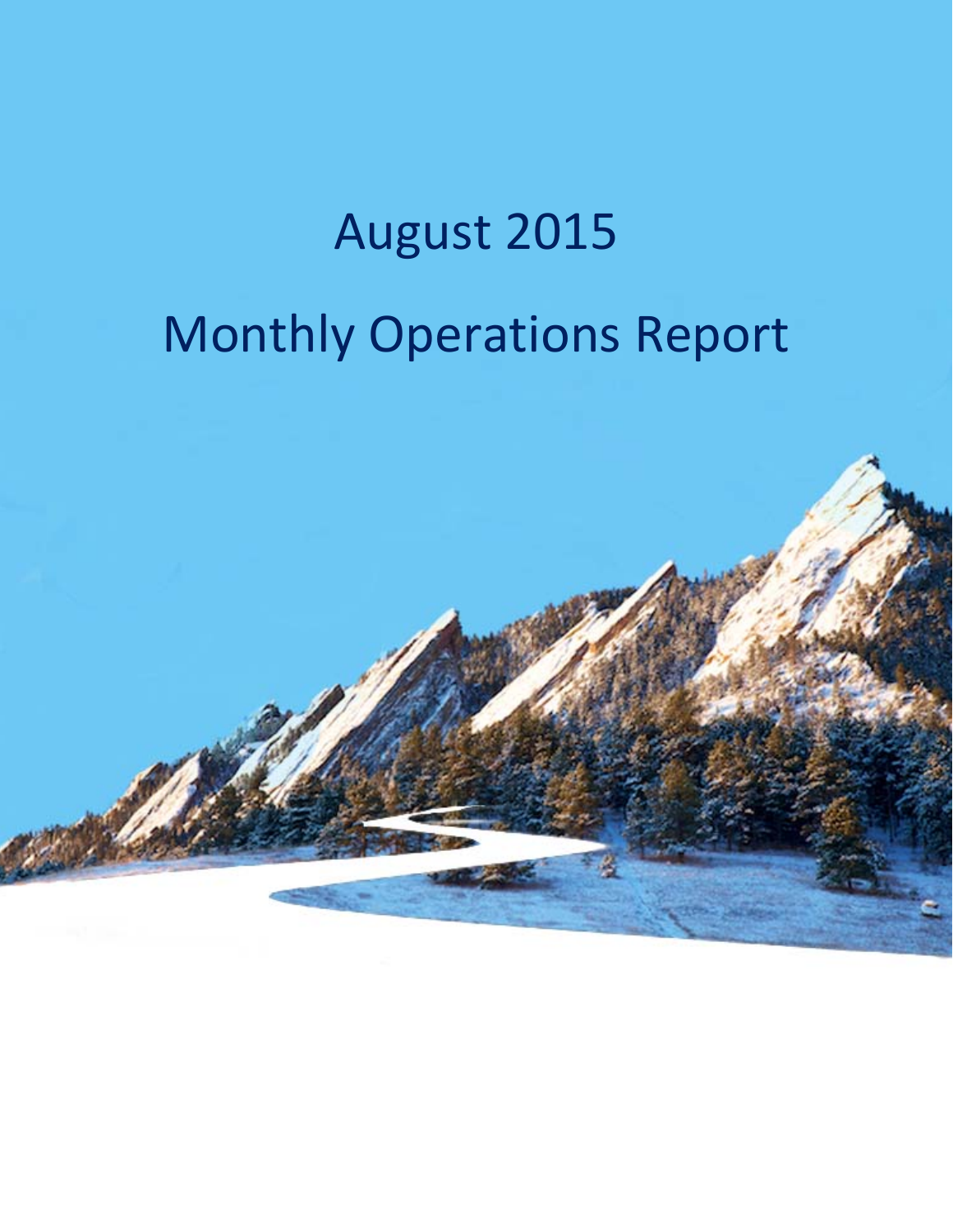

## **Table of Contents**

#### **TABLES**

#### **FIGURES**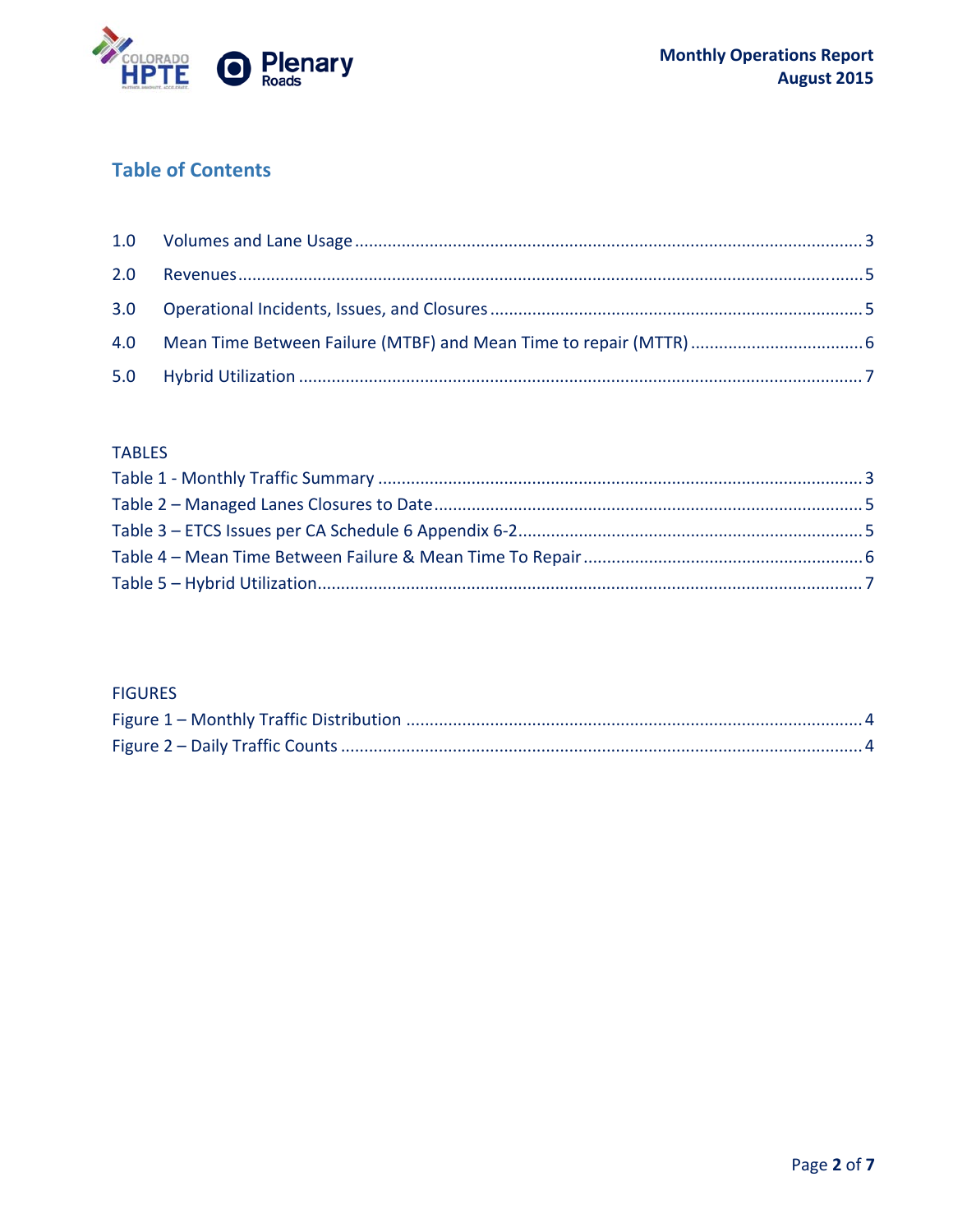

# INTRODUCTION

Pursuant to Schedule 6, Section 1.8.2(a) of the Concession Agreement, Plenary Roads Denver ("PRD") is required to submit a monthly report covering all essential statistics related to the Managed Lanes. The following data covers the month of August 2015.

#### **1.0 VOLUMES AND LANE USAGE**

On July 22, 2015, the Managed Lanes for Phase 1 on US 36 began toll operations. These Managed Lanes had been open to the public at no charge for several weeks prior to this date for toll equipment testing. The total monthly gantry traffic volume for August 2015 in the I‐25 Central and US 36 Managed Lanes was 240,319 and 524,749, respectively.

The table below provides the monthly summary for each Managed Lanes roadway, along with a detailed breakdown of weekday volumes. For reference, the AM Peak Period is considered to be weekdays from 6:45 am – 8:45 am. The PM Peak Period is considered to be weekdays from 4:30pm – 6:00pm.

The following charts depict the distribution of traffic by type (Figure 1) and the daily traffic counts (Figure 2) and for the month.

| <b>Traffic Summary (I-25C)</b>                                   |        |         |        |         |       |  |  |
|------------------------------------------------------------------|--------|---------|--------|---------|-------|--|--|
| Hybrid<br><b>LPT</b><br><b>HOV</b><br><b>AVI</b><br><b>Total</b> |        |         |        |         |       |  |  |
| <b>Total Monthly Traffic</b>                                     | 88,517 | 122,481 | 29,321 | 240,319 | 3,366 |  |  |
| <b>Maximum Weekday Traffic</b>                                   | 4,588  | 6,562   | 1,599  | 11,604  | 191   |  |  |
| <b>Average Weekday Traffic</b>                                   | 3,948  | 5,101   | 1,337  | 10,386  | 157   |  |  |
| <b>Average Hourly AM Peak Traffic</b>                            | 539    | 596     | 224    | 1,359   | N/A   |  |  |
| <b>Average Hourly PM Peak Traffic</b>                            | 556    | 625     | 214    | 1,395   | N/A   |  |  |

| <b>Traffic Summary (US 36)</b>                                          |         |         |        |         |       |  |  |
|-------------------------------------------------------------------------|---------|---------|--------|---------|-------|--|--|
| <b>Hybrid</b><br><b>AVI</b><br><b>HOV</b><br><b>Total</b><br><b>LPT</b> |         |         |        |         |       |  |  |
| <b>Total Monthly Traffic</b>                                            | 176,601 | 254,235 | 93,913 | 524,749 | 7,158 |  |  |
| Maximum Weekday Traffic                                                 | 9,654   | 13,892  | 4,036  | 24.079  | 386   |  |  |
| <b>Average Weekday Traffic</b>                                          | 7.441   | 9,714   | 3,378  | 20,533  | 312   |  |  |
| <b>Average Hourly AM Peak Traffic</b>                                   | 1,100   | 1,065   | 430    | 2,595   | N/A   |  |  |
| <b>Average Hourly PM Peak Traffic</b>                                   | 1,195   | 1,425   | 465    | 3,085   | N/A   |  |  |

|  |  |  | <b>Table 1 - Monthly Traffic Summary</b> |
|--|--|--|------------------------------------------|
|--|--|--|------------------------------------------|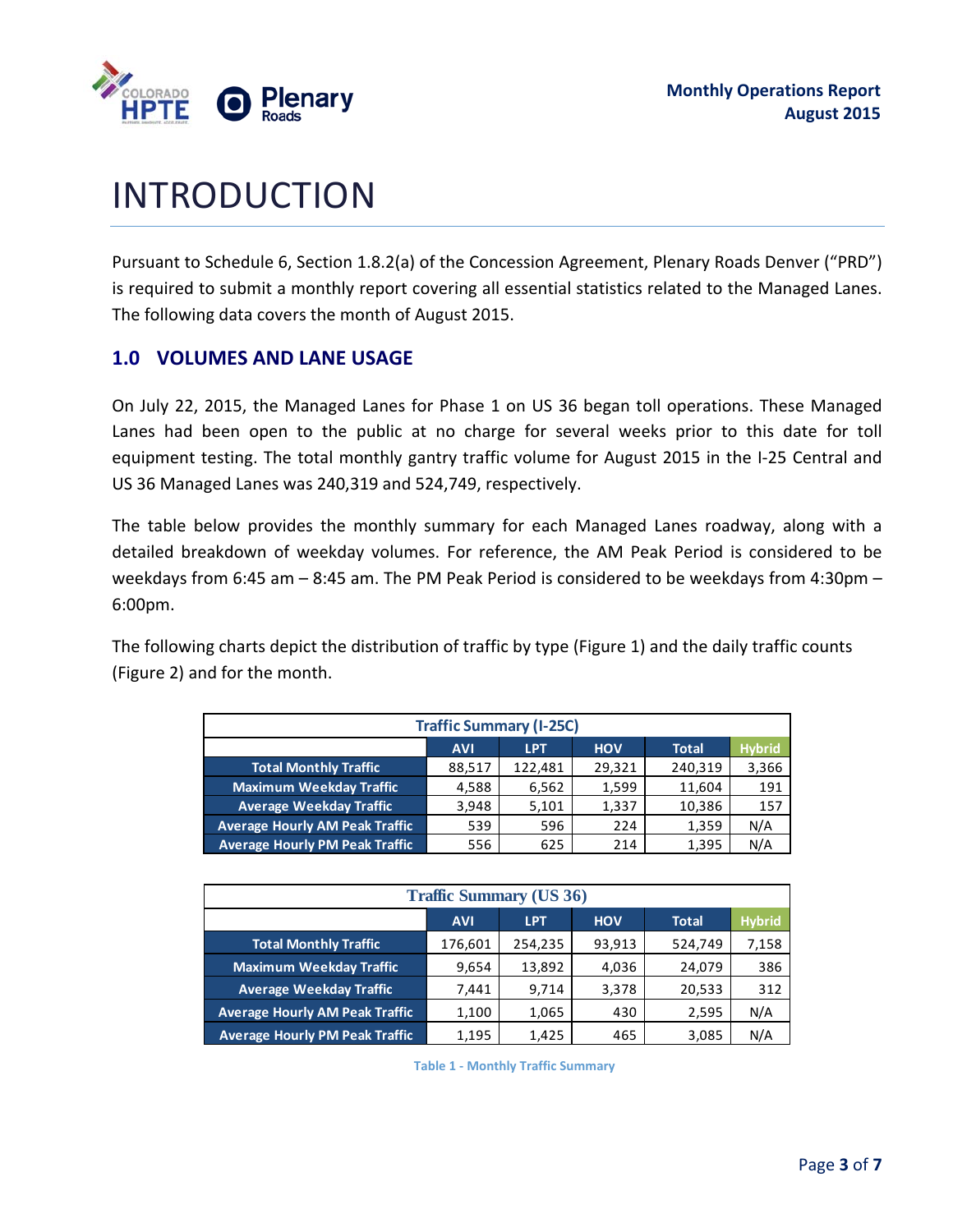



**Figure 1 – Monthly Traffic Distribution**





**Figure 2 – Daily Traffic Counts**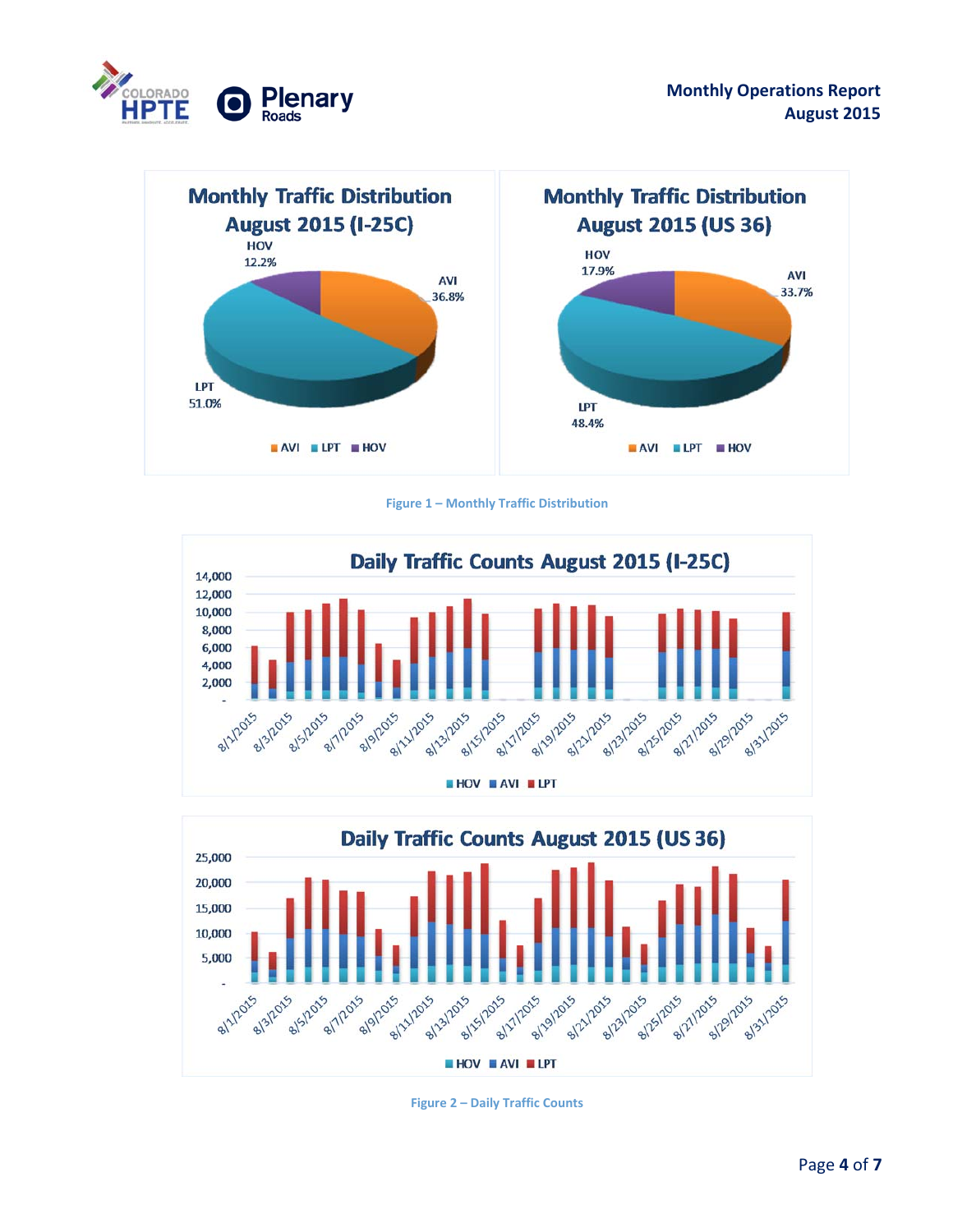

#### **2.0 REVENUES**

During the month of August 2015, PRD collected \$410,776 and \$117,434 from users of the I-25 Central and US 36 Managed Lanes, respectively. For purposes of this report, revenues are recognized at the time of collection, which is typically sometime after they have been incurred for those customers who are billed based on their license plate. For example, if a single‐occupant vehicle uses the lanes in October but pays in January, the associated revenue is attributed to January.

#### **3.0 OPERATIONAL INCIDENTS, ISSUES, AND CLOSURES**

The project had numerous debris removals, graffiti removals, vegetation control, litter removals, and sand and sediment removals during the month. Six routine lighting repair incidents from July are in the allowable cure period and will be worked on in September. All incidents were responded to and rectified within the allowable timeframes.

| Date                                                       | <b>Start</b> | <b>Stop</b> | <b>Duration</b> |
|------------------------------------------------------------|--------------|-------------|-----------------|
| July 3, 2015                                               | 12:58:00     | 13:39:00    | 0:41            |
| July 6, 2015                                               | 05:00:00     | 06:30:00    | 1:30            |
| <b>Total</b>                                               |              |             | 2:11            |
| <b>Remaining Closure Hours</b><br>Available (Ref: CA 29.7) |              |             | 9:49            |

**Table 2 – Managed Lanes Closures to Date**

| Element<br>Category  | Refer-<br>ence | Element                                                            | Performance<br><b>Item</b>                   | <b>PRD</b><br><b>Notified</b> | <b>Contractual Cure</b><br>Period | Cure Achieved                                 |
|----------------------|----------------|--------------------------------------------------------------------|----------------------------------------------|-------------------------------|-----------------------------------|-----------------------------------------------|
| 1. ETCS<br>Equipment | 1.1            | Lowell East-Loose<br><b>Network Cable</b>                          | <b>ETCS</b> equipment<br>is fully functional | 8/2/2015<br>15:20:00          | 14 Days                           | 8/2/2015<br>17:40:00<br>(Duration:<br>2:20:00 |
| 1. ETCS<br>Equipment | 1.1            | <b>Sheridan East-</b><br>"Reserved" error in<br>Lane Health Report | <b>ETCS</b> equipment<br>is fully functional | 8/13/2015<br>11:12:00         | 14 Days                           | 8/13/15<br>15:15:20<br>(Duration:<br>04:03:20 |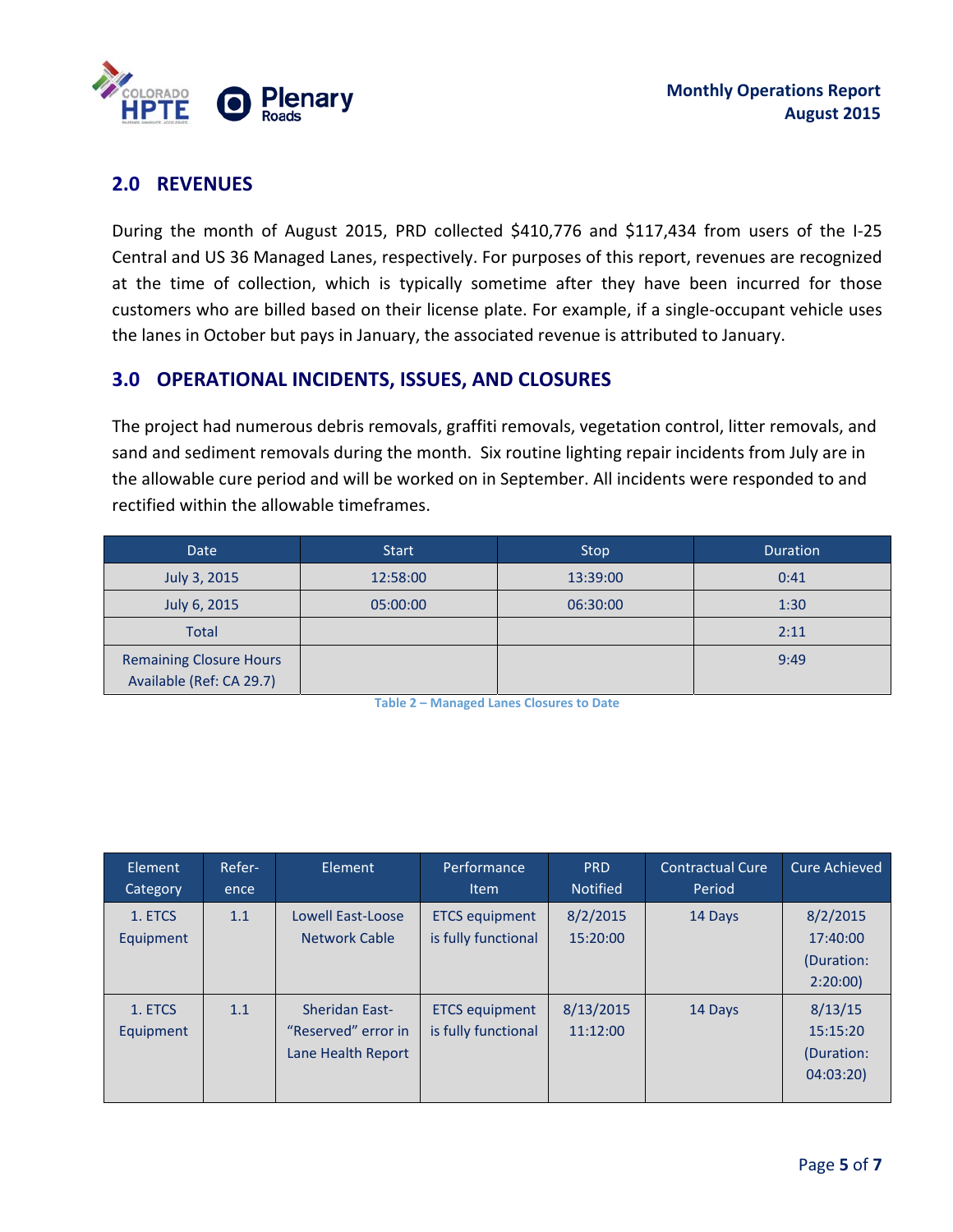

| 1. ETCS<br>Equipment | 1.4 | Lowell West-Loops<br>cut by Ames<br><b>Granite JV during</b><br>punchlist pavement<br>repairs $(N/A)$ | All equipment<br>free of defects<br>and operational<br>problems such<br>as: i) Inoperable | 8/14/2015<br>04:30:00 | 2 Hours (N/A since<br>this was caused by<br>the Phase 1<br>Contractor) | 8/18/2015<br>04:00:00<br>(Duration:<br>95:30:00) |
|----------------------|-----|-------------------------------------------------------------------------------------------------------|-------------------------------------------------------------------------------------------|-----------------------|------------------------------------------------------------------------|--------------------------------------------------|
|                      |     |                                                                                                       | loops                                                                                     |                       |                                                                        |                                                  |
| 1. ETCS              | 1.1 | <b>Promenade East-</b>                                                                                | <b>ETCS</b> equipment                                                                     | 8/26/2015             | 14 Days                                                                | 8/26/2015                                        |
| Equipment            |     | Camera picking up                                                                                     | is fully functional                                                                       | 08:08:00              |                                                                        | 14:30:00                                         |
|                      |     | occasional plate                                                                                      |                                                                                           |                       |                                                                        | (Duration:                                       |
|                      |     | from GP Lane 2.                                                                                       |                                                                                           |                       |                                                                        | 06:22:00                                         |
| 1. ETCS              | 1.3 | <b>VMS 8-Lost</b>                                                                                     | <b>Toll Message</b>                                                                       | 8/27/2015             | 24 Hours                                                               | 8/28/2015                                        |
| Equipment            |     | <b>Communications</b>                                                                                 | Sign is free from                                                                         | 10:00:00              |                                                                        | 09:00:00                                         |
|                      |     |                                                                                                       | faults                                                                                    |                       |                                                                        | (Duration:                                       |
|                      |     |                                                                                                       |                                                                                           |                       |                                                                        | 23:00:00)                                        |

**Table 3 – ETCS Issues per CA Schedule 6 Appendix 6‐2**

#### **4.0 MEAN TIME BETWEEN FAILURE (MTBF) AND MEAN TIME TO REPAIR (MTTR)**

Mean Time Between Failure (MTBF) and Mean Time To Repair (MTTR) data is provided in the table below. Only Maintained Elements that were repaired during the reporting period and had a failure type breakdown are listed in the table. We consider a breakdown to be a failure when the element cannot be used for its intended purpose until repaired.

| <b>Maintained Element</b> | Mean Time Between Failure<br>(MTBF) (Hours) | Mean Time To Repair<br>(MTTR) (Hours) |
|---------------------------|---------------------------------------------|---------------------------------------|
| 040-125-VMS-0008-CPU Card | 12.514                                      | 23                                    |

**Table 4 – Mean Time Between Failure & Mean Time To Repair**